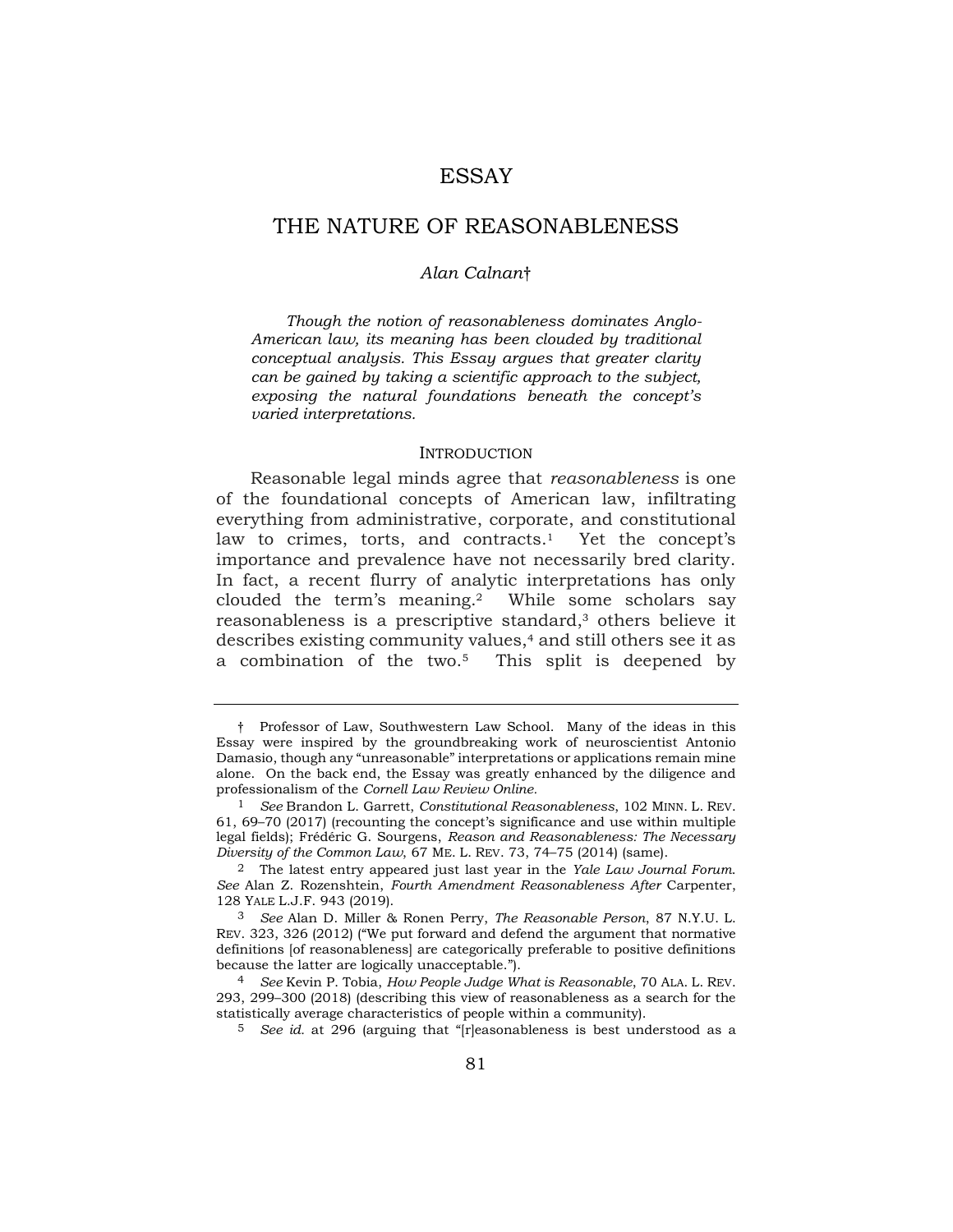disagreements over the concept's normative basis. Indeed, the latest proposals ground *reasonableness* in a wide variety of ideals, including utilitarianism, economic efficiency, fairness, deontological respect, pragmatic rationalism, formalism, mutuality, and aretaic virtue.6

<span id="page-1-0"></span> conscience, doubts about its essence are an obvious cause for concern. But the impasse also puts legal theory in a serious contexts—then there is little point to searching for a common unifying principle. Even if such a principle exists, traditional conceptual analysis has struggled to discover it. As jurisprudence maven Lawrence Solum recently observed, legal Since reasonableness effectively serves as law's predicament. If reasonableness means different things to different people—or, at least, different things in different legal philosophy's exhaustive polemic on reasonableness eventually just "runs out of gas."<sup>7</sup>

 Yet the problem with these approaches is not a lack of analytic rigor. Rather, it is an absence of critical facts. What is missing from the discussion of reasonableness, I argue, is a basic understanding of human nature. Because science informs that inquiry, this Essay explores the biological origins of reasonableness by probing three of its key connotations: sensibleness, fairness, and moderation. The first meaning evokes mankind's integrated cognitive faculties; the second addresses humanity's reflexive values; and the third entails the coordinative processes animating human decision-making. Together, these attributes suggest that reasonableness is not an abstract, static, or monolithic ideal; rather, it is an organic, dynamic, and systemic phenomenon for satisfying our natural urge for homeostasis.

# I

# INTEGRATIVE FACULTIES

 Conventional wisdom says that *reasonable* and *sensible*  are effectively interchangeable ideas.8 But it is not so clear how

 hybrid notion that is partly statistical and partly prescriptive").

 and formalist paradigms of reasonableness); Benjamin C. Zipursky,  *Reasonableness In and Out of Negligence Law*, 163 U. PA. L. REV. 2131, 2160–65 (2015) (proposing a theory of reasonableness as mutuality); Lawrence B. Solum,  *Legal Theory Lexicon: The Reasonable Person*, LEGAL THEORY BLOG (Apr. 21, 2019), fairness, deontological, and virtue-based notions of reasonableness). 6 *See* Sourgens, *supra* note [1,](#page-0-0) at 80–105 (discussing utilitarian, pragmatic, <https://lsolum.typepad.com/legaltheory/2019/04/legal-theory-lexicon-the>reasonable-person.html [[https://perma.cc/3VSX-SGJB\]](https://perma.cc/3VSX-SGJB) (addressing efficiency,

<sup>7</sup> Solum, *supra* note [6.](#page-1-0)

<sup>8</sup> *See Reasonable*, MERRIAM-WEBSTER THESAURUS, [https://www.merriam-](https://www.merriam)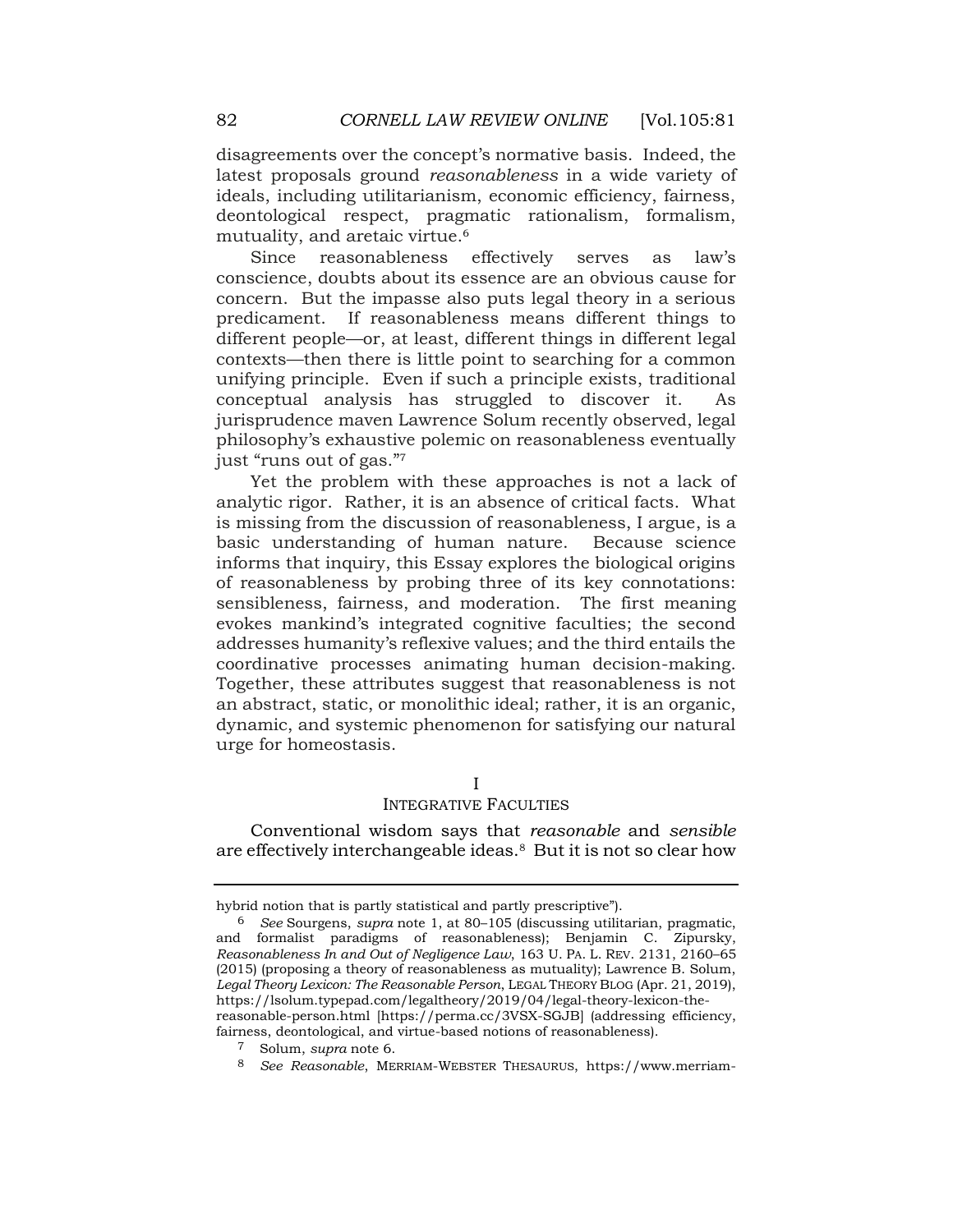be drawn from their relationship. After all, any word grounded in reason seems facially antagonistic if not incompatible with a term rooted in the senses. Yet as it turns out, the meaning of *sensible* has changed over time, and its transition to reasonableness reveals more about that concept than any standard dictionary definition can offer. these terms became synonymous or what deeper insight can

<span id="page-2-0"></span> What makes the etymology of *sensible* so significant is its uncanny resonance with human nature. *Sensible* originated in the Middle Ages with a physical connotation, suggesting something "perceptible to the senses."<sup>9</sup> Since sensory perceptions are typically clear and emphatic, sensible things turned a biological feeling into a mental experience. That tendency was exacerbated by the growing belief in mind-body dualism, which placed reason in control of all human [understanding.11](https://understanding.11) Thus, if a thought were comprehensible, and thus sensible under the latter view, it had to be both "logical" of a notional composite, integrating body with mind and feeling were deemed "easily understood."<sup>10</sup> This interpretation subtly and "reasonable."12 So construed, *sensible* became something with rationality.

 Though reasonableness is not conceived this way today, one-dimensional term—*reason*-able—is really the functional integration of two human faculties: reason *and feelings*. As neuroscientist Antonio Damasio has observed, "Feelings and reason are involved in an inseparable, looping, reflective embrace"13 in which "mind and brain influence the body proper just as much as the body proper can influence the brain and science has confirmed its integrative nature. The ostensibly

12 *Sensible*, *supra* note [9.](#page-2-0)

<span id="page-2-1"></span> [webster.com/thesaurus/reasonable](https://webster.com/thesaurus/reasonable) [\[https://perma.cc/2GJ3-WGZT\]](https://perma.cc/2GJ3-WGZT) (listing "sensible" as a synonym for "reasonable").

 (last visited June 1, 2019). <sup>9</sup> *Sensible*, **ONLINE** ETYMOLOGY **DICTIONARY**, <https://www.etymonline.com/word/sensible> [[https://perma.cc/84Z7-9VLK\]](https://perma.cc/84Z7-9VLK)

<sup>10</sup> *See id.* 

 $11$  Mind-body dualism is the belief that "the mind and the body are composed of different substances and that the mind is a thinking thing that lacks the usual attributes of physical objects." Scott Calef, *Dualism and Mind,* INTERNET [\[https://perma.cc/PYV4-RX4R](https://perma.cc/PYV4-RX4R)] (last visited June 1, 2019). Such "substance" dualism was popularized in the seventeenth century by French philosopher René  Descartes. *See id.*; *see also* EDWARD O. WILSON: CONSILIENCE: THE UNITY OF ENCYCLOPEDIA OF PHILOSOPHY, <https://www.iep.utm.edu/dualism>/ KNOWLEDGE 108 (1998) (discussing Cartesian dualism).

 13 ANTONIO DAMASIO, THE STRANGE ORDER OF THINGS: LIFE, FEELING, AND THE MAKING OF CULTURES 171 (Vintage Books ed. 2019).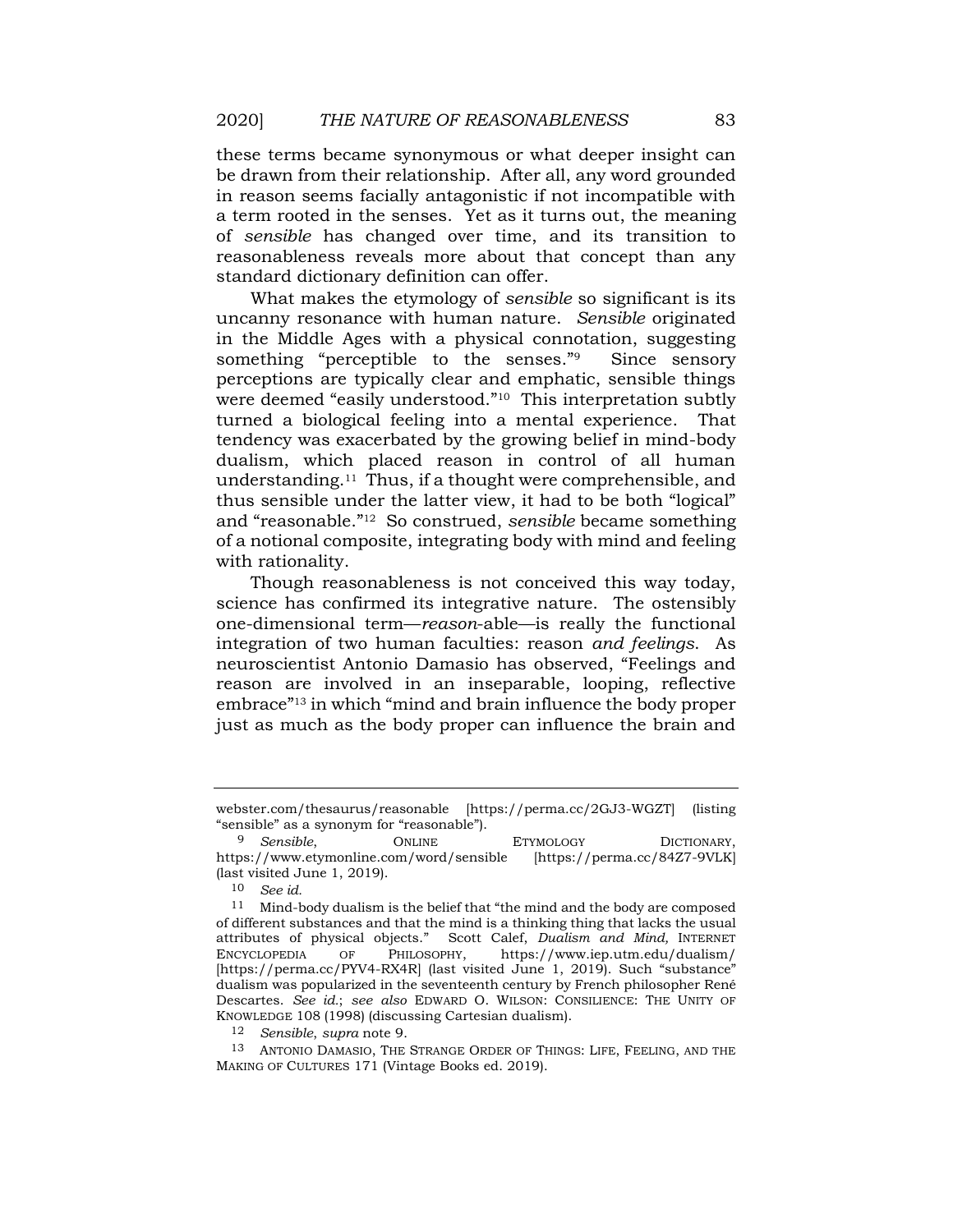the mind."14 In fact, says Damasio, body and brain are not really separate life systems but rather "two aspects of the very same being"<sup>15</sup>—in effect, "an organismic single unit."<sup>16</sup>

<span id="page-3-0"></span>Like reason, feelings are a type of cognition.<sup>17</sup> They process and evaluate information obtained internally from a person's body and memory and externally from the surrounding [environment.18](https://environment.18) Informed by homeostasis, which sets the parameters for an organism's survival and flourishing, feelings provide "a moment-to-moment report on the state of life" inside its findings, signaling that the body's condition is either good or bad.20 Conditions conducive to well-being produce a range of positive or pleasant feelings, while bodily states detrimental to survival evoke feelings that are negative or unpleasant. $21$  Over the course of evolution, these valenced feelings get etched into mankind's long-term memory bank—DNA—where they the body.19 That report includes a normative judgment about emerge as heritable [intuitions.22](https://intuitions.22)

 This preserved affective experience begets, directs, and grounds our "sense" of reasonableness. When the body's sensory apparatus is stimulated by new information, our feelings spontaneously appraise the situation and sound an immediate call to either accept or reject the precipitating [cause.23](https://cause.23) This impulse often is accompanied by powerful emotions—like anger, fear, joy, or comfort—which heighten the initial [reaction.24](https://reaction.24) These tumultuous feelings finally stir our reason, but not to act as the final arbiter or sole decider. Rather, reason intervenes to *serve* our intuitions by updating their old wisdom with new plans, strategies, and arguments suited to the prevailing circumstances.<sup>25</sup> In short, feelings propose general rules of behavior, while reason searches for exceptions. If none can be found or fashioned, our rational

 partnership of body and brain"); *id.* at 139 (noting that feelings are "based on hybrid processes that are neither purely bodily nor purely neural"). 14 *Id.* at 117; *see also id.* at 12 (stating that feelings are a "cooperative

<sup>15</sup> *Id.* 

<sup>16</sup> *Id.* at 126.

 BY POLITICS AND RELIGION 52–53, 102 (2012). 17 *See* JONATHAN HAIDT, THE RIGHTEOUS MIND: WHY GOOD PEOPLE ARE DIVIDED

<sup>18</sup> *See* DAMASIO, *supra* note [13,](#page-2-1) at 30–31, 146–47, 157.

<sup>19</sup> *Id.* at 104.

 20 *See id.* at 25, 102, 105–07.

<sup>21</sup> *See id.* 

<sup>22</sup> *See id.* at 21–22; *see also* HAIDT, *supra* note [17,](#page-3-0) at 144.

<sup>23</sup> *See* HAIDT, *supra* note [17,](#page-3-0) at 64–66.

<sup>24</sup> *See* DAMASIO, *supra* note [13,](#page-2-1) at 99–100, 108–13.

 25 *See* HAIDT, *supra* note [17,](#page-3-0) at 54.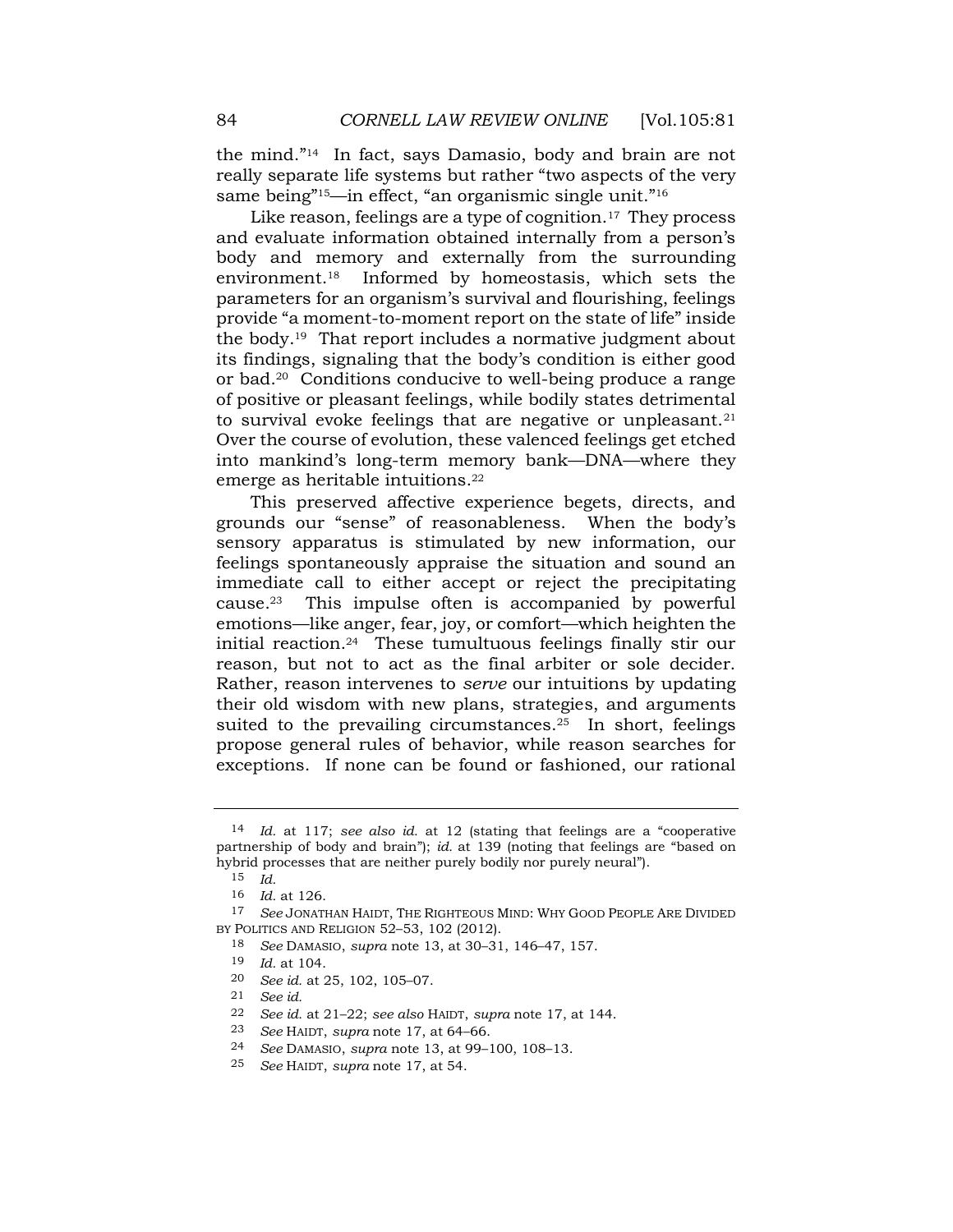faculty readily justifies, defends, and approves the proposal.<sup>26</sup>

 Even when reason counsels a different course of action, feelings continue to influence its trajectory. Feelings monitor the quality of the mind's response to a problem, making us feel good when the solution benefits our welfare and bad when it fails to advance our interests.<sup>27</sup> This feedback renews the rational review of better alternatives, thus completing one cycle of integrated problem-solving and initiating a repeating succession of others.<sup>28</sup> At each turn, reason is informed and tempered by feelings, and feelings are informed and tempered by reason.

 Reasonableness emerges when the relationship between reason and feelings is relatively reciprocal. When it is not, the sociopaths are rational, but they lack important social feelings like empathy, compassion, guilt, or shame.<sup>29</sup> By contrast, infants are extremely emotional, but they have undeveloped powers of [reason.30](https://reason.30) Although adults with impulse control disorders are capable of rational thinking, they often are captive to their feelings and emotions. In each situation, the actor's *dis*-integrated mentality prevents them from behaving effect is unmistakably *un*-reasonable. Psychopaths and as a reasonable person.

 Ironically, our integrative faculties may explain why humans ever began creating such behavioral standards in the first place. According to Professor Damasio, "Feelings, as deputies of homeostasis, are the catalysts for the responses that began human cultures."31 When people started experiencing the stress of group living, Damasio surmises, they would have invented a variety of responses to diminish their [displeasure.32](https://displeasure.32) These reactions initially may have "ranged from moral prescriptions and principles of justice to modes of social organization and governance."<sup>33</sup> Because such conventions proved effective, they were formalized in codes of conduct and eventually sanctified as law.34

 We may not know precisely how reasonableness came to represent these homeostatic developments. Yet one thing is

<sup>26</sup> *See id.* 

<sup>27</sup> *See* DAMASIO, *supra* note [13,](#page-2-1) at 15–16, 171.

<sup>28</sup> *See id.* at 117.

 29 *See* HAIDT, *supra* note [17,](#page-3-0) at 72–73.

<sup>30</sup> *See id.* at 74–75.

 31 DAMASIO, *supra* note [13,](#page-2-1) at 26 (emphasis omitted).

<sup>32</sup> *See id.* at 13.

<sup>33</sup> *Id.* at 13, 26–27.

 34 *See id.* at 13, 21, 26, 28–29.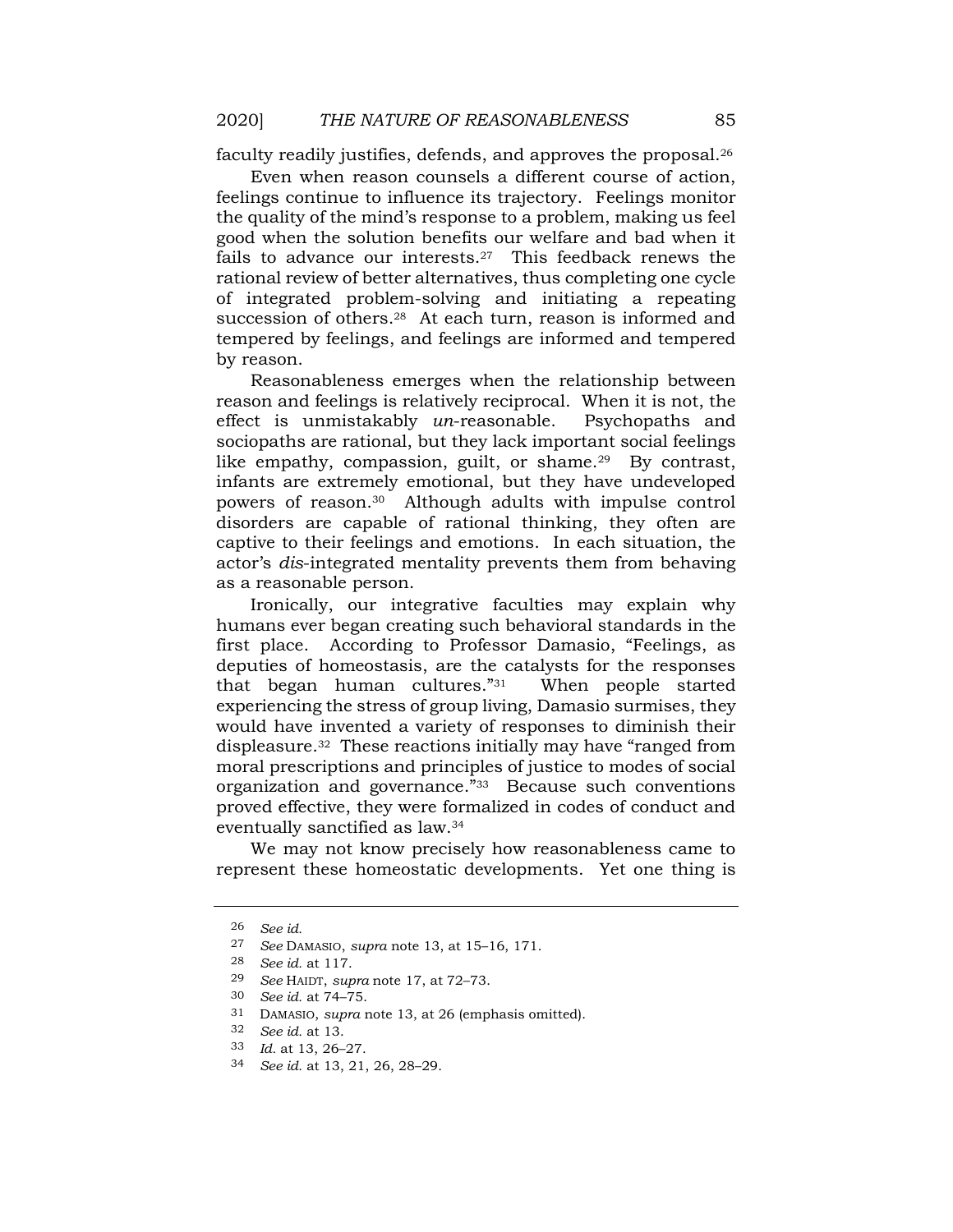reasonably clear: we cannot hope to understand the meaning of that concept without investigating the integrated interplay of reason, feeling, *and* [homeostasis.35](https://homeostasis.35)

### REFLEXIVE VALUES

 As it turns out, homeostasis and feelings are not just *biological faculties* for *creating* reasonableness. They are also *normative agents* that *inform* this mindset. We have seen how homeostasis gives valence to our feelings, which make positive that process goes deeper still, imbuing us with core values that prime our every decision. While these values often seem too deep to fathom, their natural foundations actually lie well within the realm of reasonableness. and negative judgments about our homeostatic stability. But

The central value of reasonableness is fairness.<sup>36</sup> Though fairness is presented as a single concept, it combines two ostensibly inconsistent ideals. Fairness can be either a general sense of justice and equity $37$  or conformity with specific rules or [duties.38](https://duties.38) In reality, however, fairness is neither unary nor binary. It is a complementary and reflexive set of ideals naturally derived from mankind's highest normative authority, the human brain.

<span id="page-5-0"></span> The brain evolved in three stages to solve three different adaptive [challenges.39](https://challenges.39) While the ancient *selfish* brain structures facilitated cooperation and group living.<sup>40</sup> The final *global* layer reconciled conflicts between its discordant predecessors and fashioned long-term strategies for human structures promoted the individual's survival, later *social*  [flourishing.41](https://flourishing.41)

 As an assembled unit, the brain produces the two types of fairness that make up our sense of reasonableness. The selfish and social modules emit *moral intuitions*. Inherited at birth,

<sup>35</sup> *See id.* at 5.

<sup>36</sup> *Reasonableness*, OXFORD LIVING DICTIONARIES, <https://en.oxforddictionaries.com/definition/reasonableness>

 [\[https://perma.cc/T2PH-3K6B](https://perma.cc/T2PH-3K6B)] (last visited June 3, 2019) (entry 1).

 37 *Fair*, BLACK'S LAW DICTIONARY (10th ed. 2014) (entry 1).

 3, 2019) (entry 1b(1)). 38 *Fair*, MERRIAM-WEBSTER, <https://www.merriam>[webster.com/dictionary/fair](https://webster.com/dictionary/fair) [<https://perma.cc/4UXJ-A4M8>] (last visited June

<sup>39</sup> *See* PAUL D. MACLEAN, THE TRIUNE BRAIN IN EVOLUTION: ROLE IN PALEOCEREBRAL FUNCTIONS 13-18 (1990).

<sup>40</sup> *See* GERALD A. CORY, JR., THE CONSILIENT BRAIN: THE BIONEUROLOGICAL BASIS OF ECONOMICS, SOCIETY, AND POLITICS 9–14 (2004).

<sup>41</sup> *See id.* at 15–18.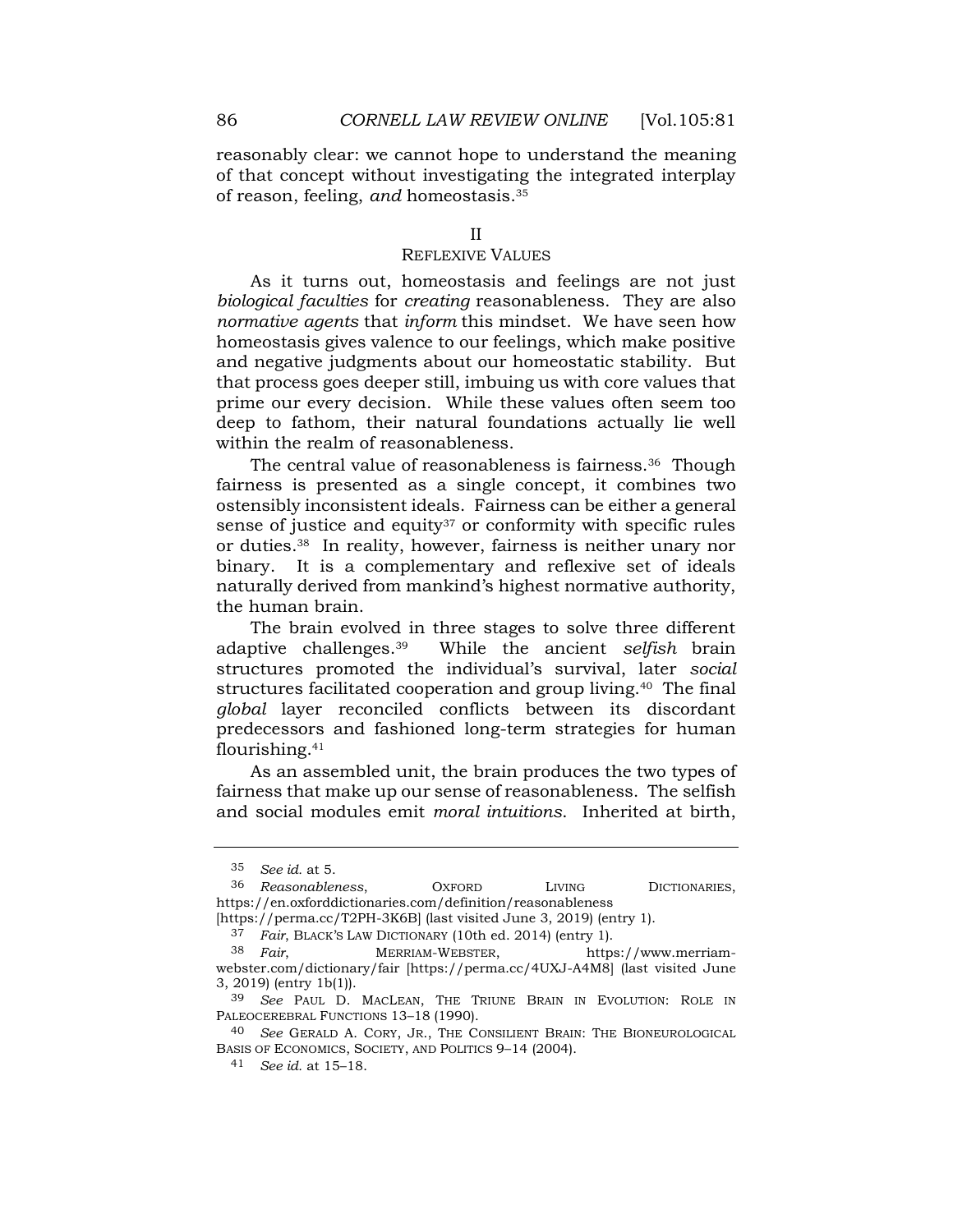these intuitions are self-evident to their hosts, who perceive them as special, serious, imperative, and universal *[rules](https://rules.42)*.42 So when someone violates these rules, the infraction *feels instinctively* unfair.

 This deep-seated feeling derives from values so important to human survival that they have been imprinted into our genome by natural selection. Though cultures prioritize these values differently, all people crave autonomy, care, or security from harm, reciprocity, loyalty, hierarchical authority, sanctity, and integrity.<sup>43</sup> Because we possess a visceral need for these basic goods, we feel subconsciously entitled to their fulfillment. When that entitlement is threatened or impaired, our indignity reflex automatically kicks in and we are filled with a sense of injustice and inequity. This feeling appears to account for theories of reasonableness grounded in deontology and virtue [ethics.44](https://ethics.44)

 Our global neural network works differently. It current problems that evolution, genes, and intuitions cannot or do not address. These standards depend on a logical accommodation of many factors, including the norms, practices, customs, and conditions prevailing at the moment. Though conventions are influential, they do not feel nearly as binding. In fact, they typically must be enforced by external incentives like punishments or social sanctions or justified by the power of affective persuasion.<sup>45</sup> When such standards are breached, we *think* the transgression is unfair because it departs from a rational assessment of costs and benefits.<sup>46</sup> deliberatively constructs *conventional standards* to solve

 The *legal* notion of reasonableness does a good job of capturing the dual strands of biological valence. Our moral intuitions are embedded in bright-line rules of law, including crimes and torts against battery, false imprisonment, theft or

 45 *See* HAIDT, *supra* note [17,](#page-3-0) at 11; SHAUN NICHOLS, SENTIMENTAL RULES: ON THE NATURAL FOUNDATIONS OF MORAL JUDGMENT 5–7, 25 (2004).

 46 *See* Stephen G. Gilles, *On Determining Negligence: Hand Formula Balancing, the Reasonable Person Standard, and the Jury*, 54 VAND. L. REV. 813, 824 (2001) (reviewing the cost-benefit or risk-utility approach to reasonableness).

 42 *See* HAIDT, *supra* note [17,](#page-3-0) at 11–12 (discussing and affirming the earlier work of psychologist Elliot Turiel).

 43 *See id.* at 178–79, 200–01, 215.

 44 *See, e.g.*, Heidi Li Feldman, *Prudence, Benevolence, and Negligence: Virtue Ethics and Tort Law*, 74 CHI.-KENT L. REV. 1431, 1431 (2000) (explaining that one must examine reasonableness with reference to the virtues of prudence and benevolence); Gregory C. Keating, *Reasonableness and Rationality in Negligence Theory*, 48 STAN. L. REV. 311, 343 (1996) (noting that a freedom-based approach to reasonableness "resonates with quite natural moral intuitions, and 'fits' with much of tort law" (footnote omitted)).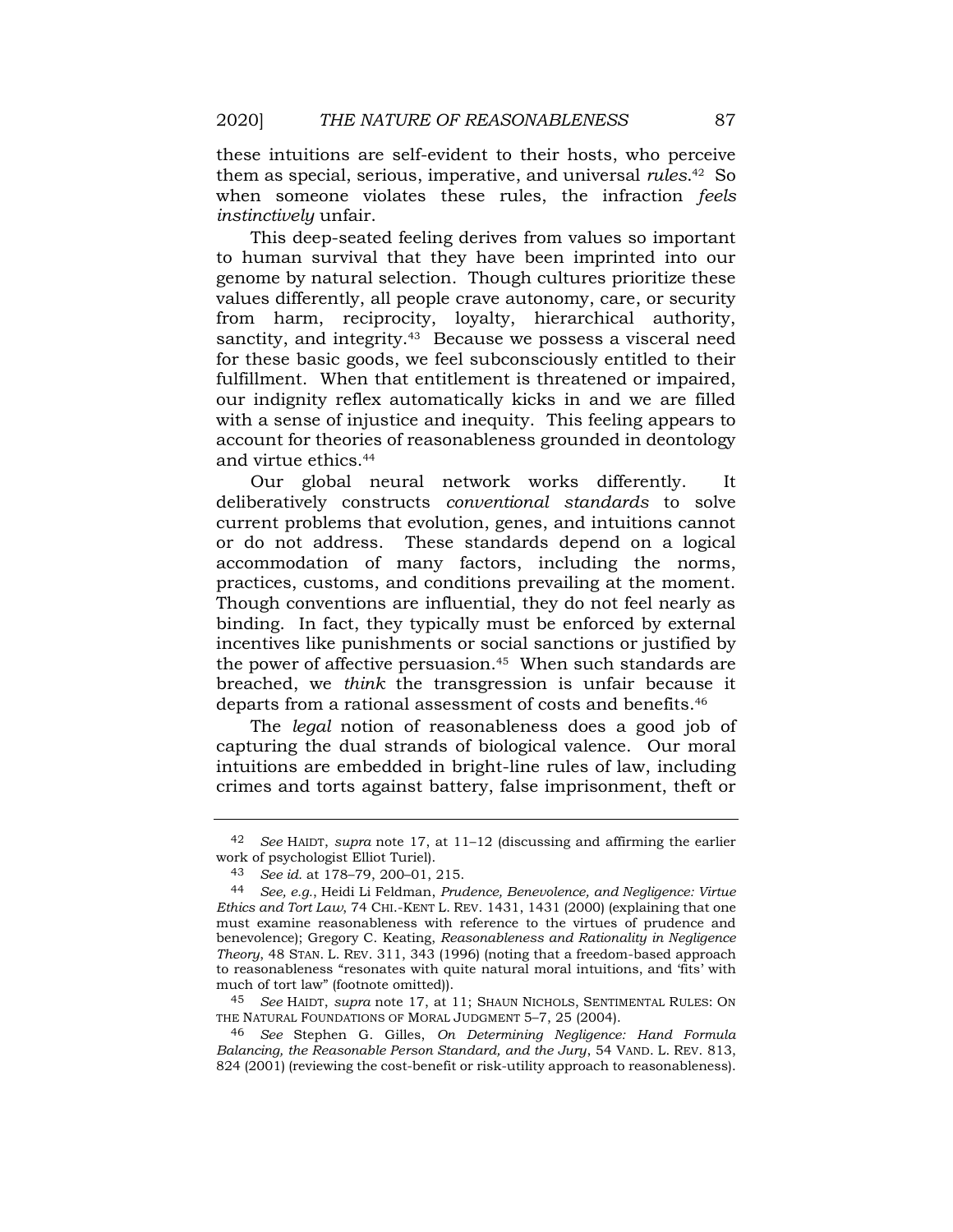conversion of property, breach of confidentiality, and abuse or exploitation of the weak and vulnerable.<sup>47</sup> Because these offenses directly betray our harm, autonomy, reciprocity, loyalty, and authority values, they are treated as presumptively unreasonable. When our values conflict or interrelate in complex ways, the law typically abandons a rule-based approach and replaces it with a general standard of [reasonableness.48](https://reasonableness.48) This is particularly evident in the tort theory of negligence, where an endless array of lawful but ill- considered acts may result in someone's harm. In these cases, findings of unreasonableness cannot be presumed, but must be rationally and affirmatively justified by considering all of the surrounding circumstances.<sup>49</sup>

<span id="page-7-0"></span> Yet law's rendition of reasonableness as fairness is not quite complete. Because the legal concept lacks a foundation in human nature, it misses reasonableness's essential reflexivity. Rules and standards are never entirely separate, nor are they permanently set in stone. Rather, like the faculties of reasonableness inside the brain, these valenced mediums are constantly shaping and being shaped by each other.

 Such circularity is most conspicuous at the level of doctrine, where rules and standards are locked in a perpetual feedback loop. In torts, for example, the presumptive rule of an intentional tort or strict liability theory is often countered by a privilege or defense grounded in the standard of [reasonableness.50](https://reasonableness.50) In other situations, a reasonableness standard is used to clarify an ambiguous rule, as is true for cases of outrage and abnormally dangerous [activities.51](https://activities.51) This

 violates the norms of a civilized society and can be assessed only by reference to 51 Outrageous conduct is viewed as unreasonable behavior that seriously

<sup>&</sup>lt;sup>47</sup> Professor John Mikhail specifically has argued that the elements of a  battery action find support in moral psychology. *See* John Mikhail, *Any Animal Whatever? Harmful Battery and Its Elements as Building Blocks of Moral Cognition,*  124 ETHICS 750, 755 (2014).

 the evolution of reasonableness in the tort theory of negligence). 48 *See* DAN B. DOBBS ET AL., HORNBOOK ON TORTS 193–95 (2015) (describing

 person acts negligently if the person does not exercise reasonable care under all 49 RESTATEMENT (THIRD) OF TORTS: PHYSICAL & EMOTIONAL HARM § 3 (2010) ("A the circumstances.").

 $50$  For example, battery's rule against harmful or offensive contacts may be countered by a privilege of self-defense, which depends on the reasonableness of the defendant's response. *See* DOBBS ET AL., *supra* note [48,](#page-7-0) at 132 ("A person is privileged to use reasonable force to defend himself against unprivileged acts that he reasonably believes will cause him bodily harm, offensive bodily contact, or confinement."). Likewise, strict liability's rules against certain animals and activities may be met in many jurisdictions with the reasonableness-based defense of comparative fault. *See id.* at 793–94.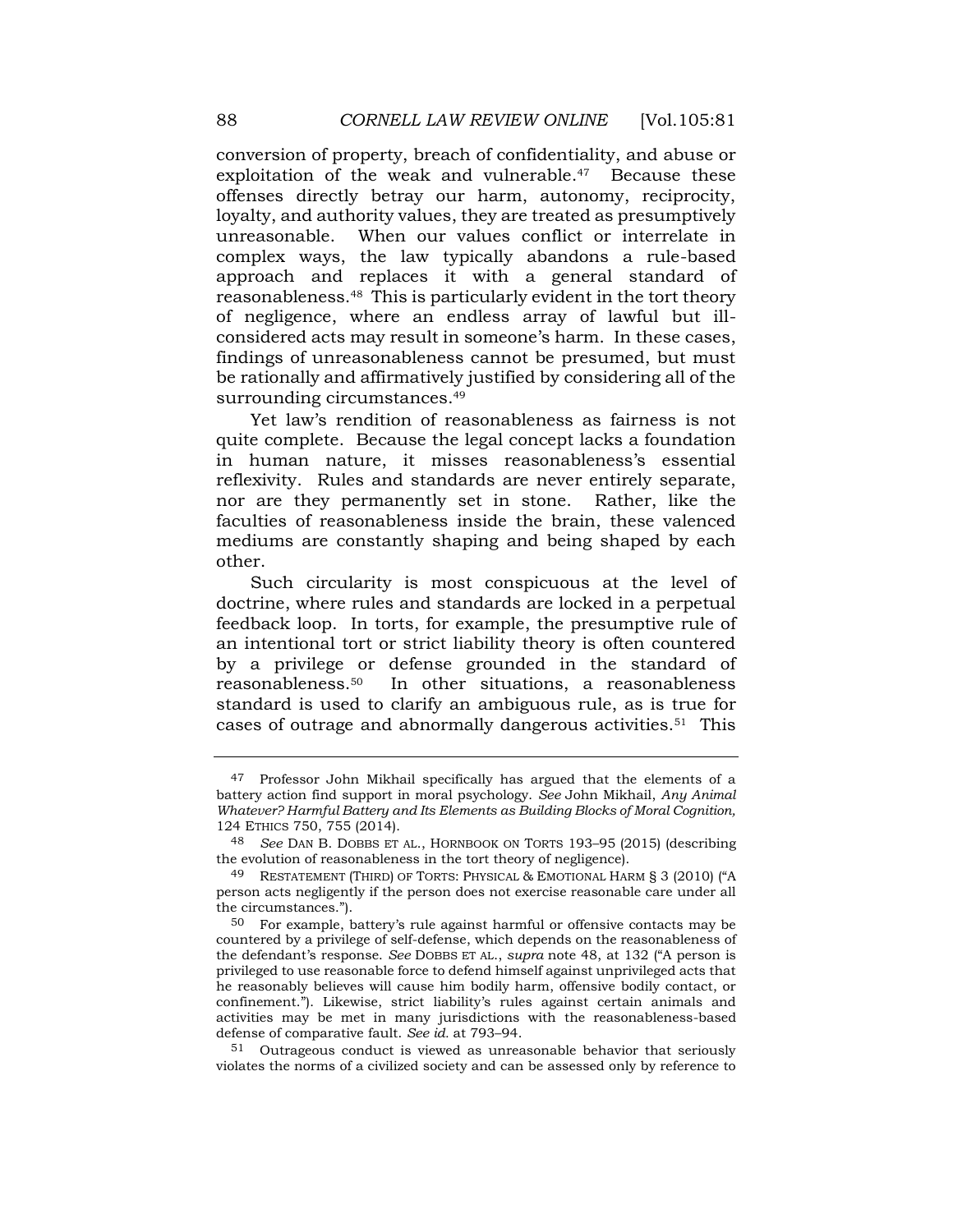negligence's standard of reasonable care—frequently spawn rule-based exceptions;52 and in some scenarios—like the no- duty principle for nonfeasance—the exceptions can effectively restore the standard.<sup>53</sup> relationship is also reversible. Doctrinal standards—like

 Because reasonableness's reflexivity is ongoing, its patterns can even shape the course of law's historical development. If one assumes a global perspective—in fact, the sort of meta-view taken by our faculty of reason—these ripple effects soon snap into focus. It becomes clear that theoretical standards—like the original writ of trespass or "wrongs"—may splinter into more fine-grained behavioral rules—like our podge of specific social rules can scale up to form a general standard of reasonable care, as happened with the theory of various intentional torts.<sup>54</sup> It is also apparent that a hodge[negligence.55](https://negligence.55)

 One can even see these normative movements waffling to- and-fro. A good example is the law of products liability, which gradually morphed from a strict no-duty rule to a standard of reasonableness, then transitioned to a rule of strict liability, and ultimately morphed back into a standard of [reasonableness.56](https://reasonableness.56) In each situation, reasonableness is not just the state of fairness wrought by our rules and standards; it is also the process for achieving their coordination.

#### III

#### COORDINATIVE PROCESSES

 The idea of reasonableness *as coordination* is captured by yet a different connotation of the term. Being reasonable means being moderate or displaying [moderation.57](https://moderation.57) Since the

 various circumstantial factors. *See id.* at 707–09. Similarly, an abnormally dangerous activity is determined by analyzing a number of factors that "look like a poorly disguised negligence regime, balancing such things as the value of the defendant's activity to the community." *Id.* at 786.

 $52$  For example, some jurisdictions recognize a rule that exempts property owners from negligence for failing to trim foliage at the perimeter of their  premises. *See id.* at 207.

 53 *See id.* at 615–16 (stating that the "exceptions [to the no-duty principle] have the effect of creating a duty to act in most instances where a reasonable person would feel compelled to act").

 REALISM TO NEOCLASSICAL RATIONALISM 160–61, 191–200, 225–30 (2005) 54 *See* ALAN CALNAN, A REVISIONIST HISTORY OF TORT LAW: FROM HOLMESIAN (discussing this historical progression).

 55 *See id.* at 161–62, 201-09, 231–48, 274–76.

 56 *See* Alan Calnan, *Torts as Systems*, 28 S. CAL. INTERDISC. L.J. 301, 351–53 (2019).

<sup>57</sup> *Reasonableness,* OXFORD LIVING DICTIONARIES,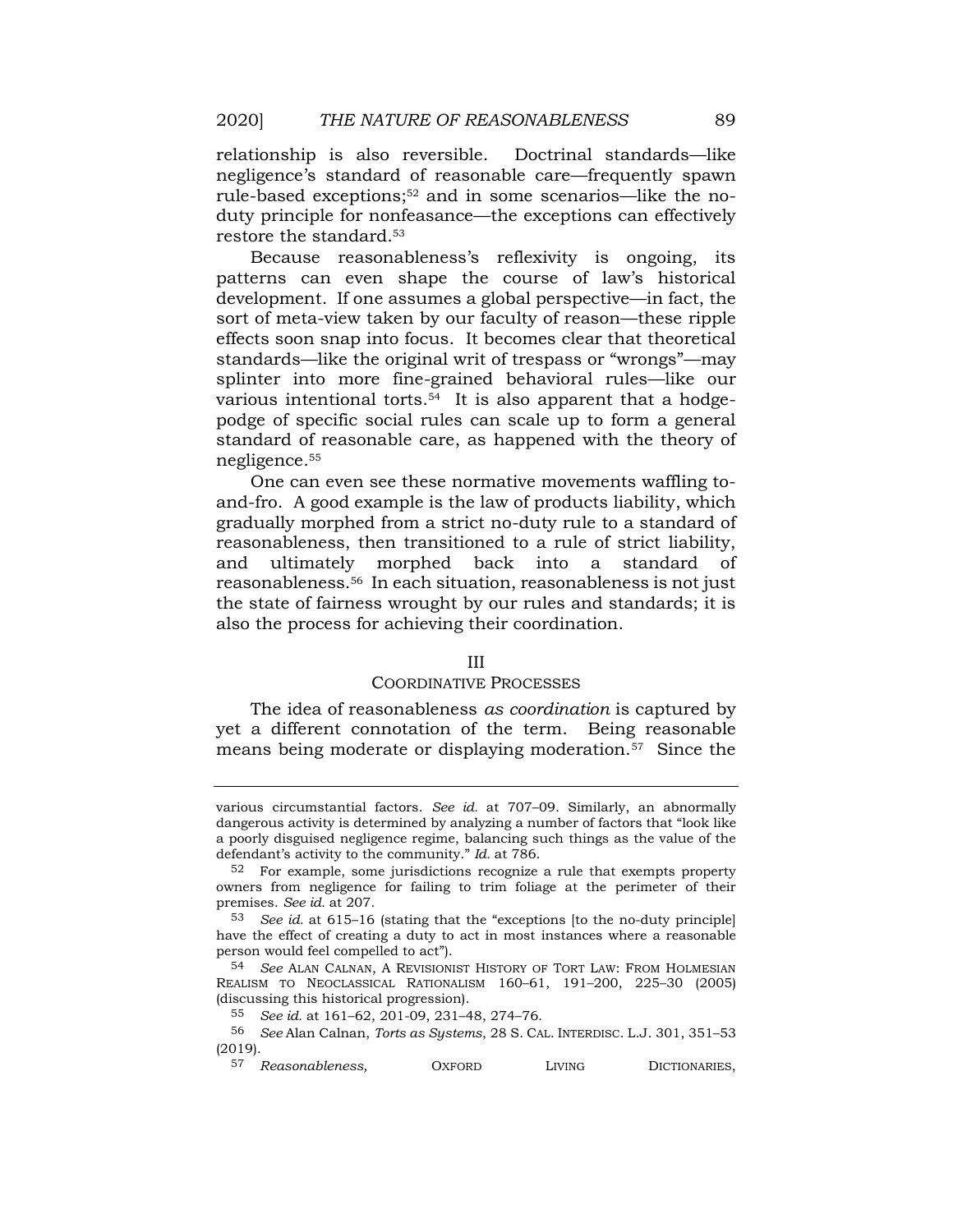core idea of moderation is avoiding extremes or lessening their intensity,58 this version of reasonableness certainly assumes a coordinative mentality. But it also comes with a familiar qualification. Like other aspects of reasonableness, the mind's coordination process is not purely rational. Instead, it is a natural dynamic of a complex biological system.

<span id="page-9-0"></span> All living systems contain disparate elements organized to achieve some purpose.<sup>59</sup> Because these elements are innately competitive, they must coordinate their individual aims just to maintain system function.<sup>60</sup> That process, though system- specific, is neither haphazard nor idiosyncratic. Rather, it is the product of a universal medium called coordination [dynamics.61](https://dynamics.61) This uncanny natural power not only senses system instability, but also initiates a continuous cycle of adjustments to restore equilibrium at all levels of existence.<sup>62</sup>

 In fact, coordination dynamics accounts for the integrated coordination dynamics sets out to reconcile the cacophony of thoughts and feelings aroused by a disruptive event. It also harmonizes the selfish, social, and global drives directing the dynamics employs the trick of moderation to inhibit extreme, it constantly explores the vast array of middle-ground alternatives, ensuring that the final decision is measured, moderate, and, ultimately, [reasonable.64](https://reasonable.64)  brain mechanics mentioned earlier. Alerted by homeostasis, mind's [response.](https://response.63)<sup>63</sup> As the process unfolds, coordination knee-jerk reactions. Though the mind simultaneously entertains opposed positions—a process called metastability—

[\[https://perma.cc/T2PH-3K6B](https://perma.cc/T2PH-3K6B)] (last visited June 3, 2019) (entry 2).

<https://en.oxforddictionaries.com/definition/reasonableness>

 June 3, 2019) (as a noun, entry 1a; as a verb, entry 1). 58 *Moderate*, **MERRIAM-WEBSTER**, <https://www.merriam>[webster.com/dictionary/moderate](https://webster.com/dictionary/moderate) [\[https://perma.cc/P2T2-ALEJ](https://perma.cc/P2T2-ALEJ)] (last visited

<sup>59</sup> DONELLA H. MEADOWS, THINKING IN SYSTEMS: A PRIMER 11 (Diana Wright ed., 2008).

<sup>60</sup> *See* J.A. SCOTT KELSO & DAVID A. ENGSTRØM, THE COMPLEMENTARY NATURE 9–12 (2006).

 $61$  Coordination dynamics is "a set of context-dependent laws or rules that describe, explain, and predict how patterns of coordination form, adapt, persist, and change in natural systems." *Id.* at 90.

 $62$  Coordination dynamics helps to explain patterns within and between genes and proteins, different brain regions, various parts of the body, natural organisms and their environments, and among people, social structures, and  institutions. *See id.* at 111.

 63 *See* CORY, *supra* note [40,](#page-5-0) at 20, 21 & n.9 (observing that "[t]he two master continuously blends both tendencies without ever reaching either extreme). programs of self-preservation and affection" within the brain are "locked in inseparable unity" to form a motivational and behavioral spectrum that

<sup>64</sup> *See* KELSO & ENGSTRØM, *supra* note [60,](#page-9-0) at 10–11.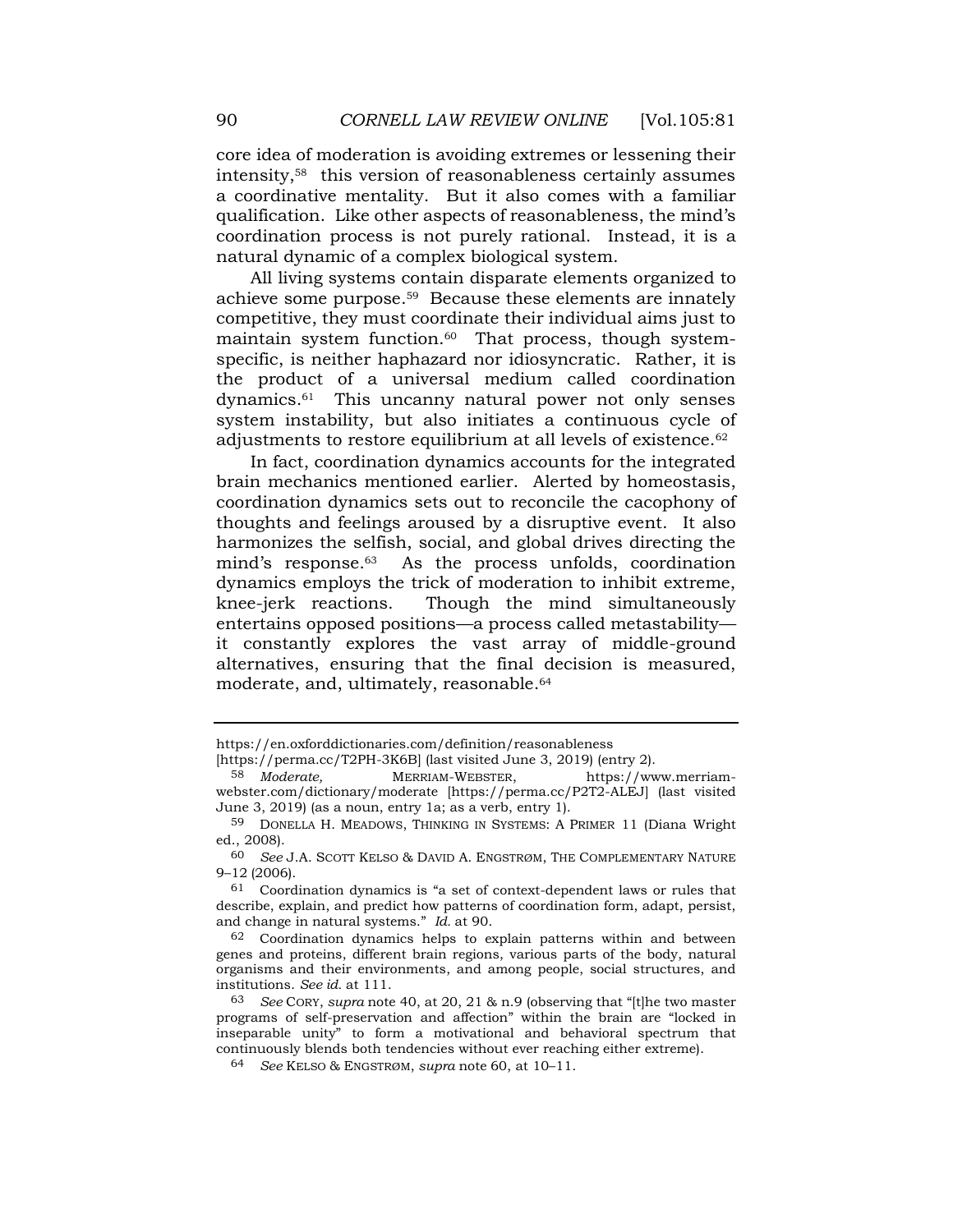But that's not all. These dynamics do not just operate in their dynamics have a circular causality, scaling up to higher levels and affecting the levels [below.65](https://below.65) So it is with law. Human beings first addressed their survival problem by forming larger coordination systems called societies. When these social systems came into conflict, they formed coordinative cultural systems like religions, philosophies, traditions, and customs to hold their factions together. Yet even this was not enough. As cultures and sub-cultures clashed, humanity adapted once again, this time by developing the still higher coordination system of law.<sup>66</sup> isolation. Because systems are overlapping and interactive,

 Law served as a system of *sociocultural* homeostasis. As Professor Damasio explains, "the development of justice systems responded to the detection of imbalances caused by Law's purpose was to coordinate society's volatile elements by reestablishing a healthy equilibrium between the law-abiding social behaviors that endangered individuals and the group."<sup>67</sup> and the [lawless.68](https://lawless.68) 

 The longer law persisted, the more deeply coordination dynamics shaped the human psyche. Nurtured by global values of authority, sanctity, and integrity, this sociocultural norm became a pervasive natural instinct, inspiring an exalted and unifying legal "system" that reflected and reinforced its coordinative nature. In fact, within democratic cultures,  *the very purpose* of facilitating reasonable decision-making. coordination dynamics bred legal institutions structured *for* 

 These features consistently promote metastability by juxtaposing polar positions, diversifying their analysis, assessing their intersections and interstices, and synthesizing medial solutions. The process begins with law's superstructure, which strikes a delicate balance of powers among the executive, legislative, and judicial branches of government. It also permeates the infrastructure of each branch. Within the executive branch, power is divided among the president, the cabinet, and various implementing agencies. Meanwhile, legislative authority is split between the House and the Senate and judicial judgment is stratified by a multitiered court system.

 65 *See id.* at 114–15.

<sup>66</sup> *See* DAMASIO, *supra* note [13,](#page-2-1) at 12–13, 24–27, 165–83.

 67 ANTONIO DAMASIO, SELF COMES TO MIND: CONSTRUCTING THE CONSCIOUS BRAIN 310 (Vintage Books ed. 2012).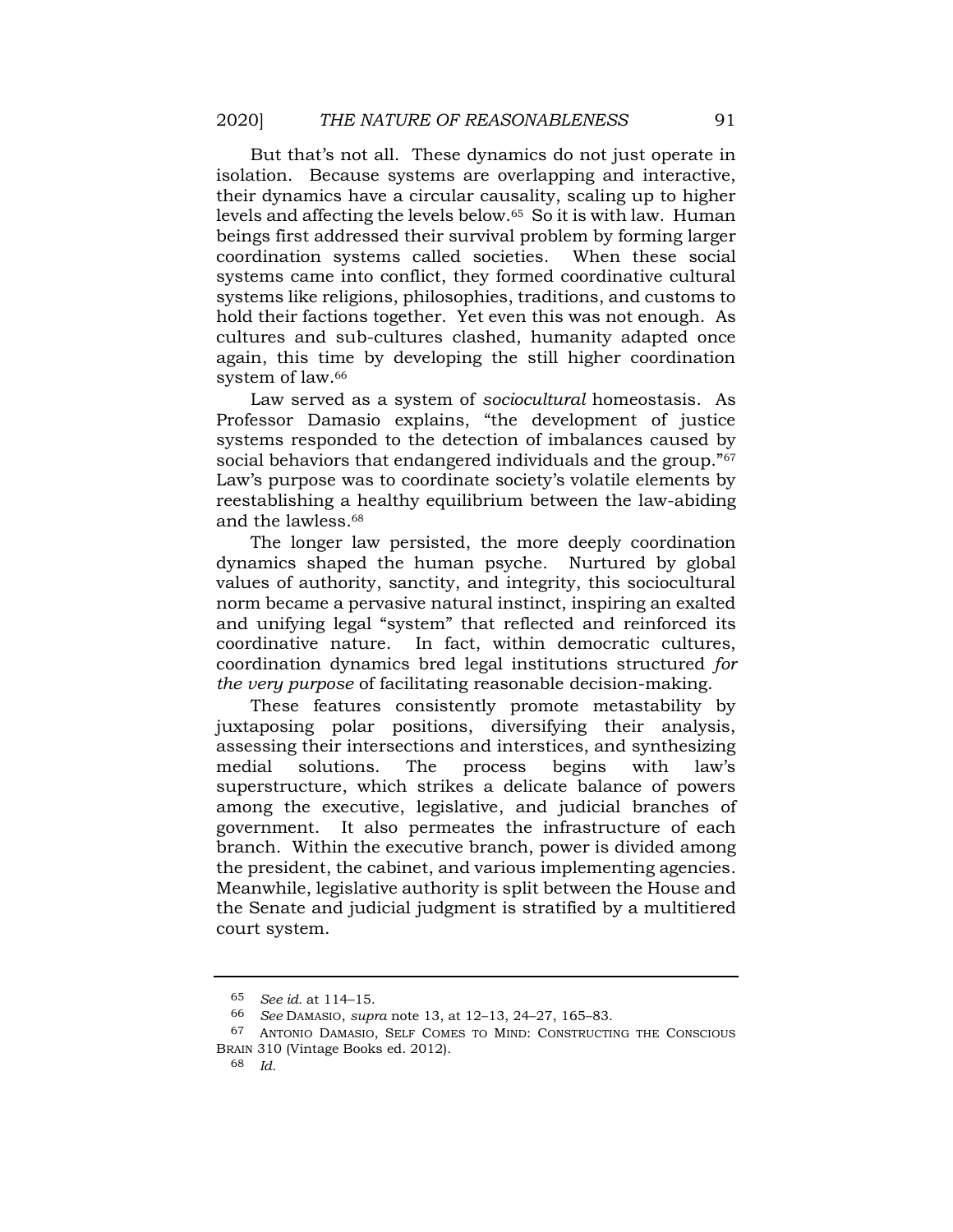Though such governance structures may *seem* to "leave the realm of biology," Professor Damasio insists "that is simply the biology of affect, knowledge, reasoning, and decision making."70 Because "[h]umans are inevitably caught inside the machinery of affect and its accommodations with reason," "[t] here is no exit from that condition." $71$ not true."69 "The protracted negotiating process required for governance efforts," he continues, "is necessarily embedded in

 These coordinative properties scale all the way down to law's minutia. Legal concepts are framed as rules, standards, and principles or policies, and they are packaged as competitive rights and duties. If these binaries cannot be reconciled, they are functionally coordinated by law's global mediator, the Constitution.

 Such accommodations are not permanent, however. Under the common law system, each new decision must be continually coordinated with the old wisdom of past opinions. The same holds true in individual lawsuits, where law's longstanding norms are constantly mediated by judges and juries informed by prevailing social values. Within the trial process itself, the law's high-minded rationality gets further mediated by the raw emotion of the parties, the witnesses, and the [factfinders.72](https://factfinders.72) Even when a final decision is necessary, law typically does not entrust the responsibility to a single person, but assigns it to a panel of coordinators willing to reconcile their differences in the common pursuit of justice.

 Of course, there is no guarantee that the resulting judgments will be sensible, fair, or moderate. Seemingly rational people sometimes do irrational things. But because *by nature* even though it is not always reasonable *in fact*. law is an essentially coordinative enterprise, it is reasonable

# **CONCLUSION**

 Conventional legal theory treats big questions as matters for deep philosophical discourse. That has certainly been true in the jurisprudence of reasonableness, which has become little more than intellectual jousting. It is now clear, however,

 69 DAMASIO, *supra* note [13,](#page-2-1) at 224.

<sup>70</sup> *Id.* (emphasis omitted).

<sup>71</sup> *Id.* (emphasis omitted).

 72 *See* Jessie Allen, *A Theory of Adjudication: Law as Magic,* 41 SUFFOLK U. L. REV. 773, 811 (2008) (noting that in the ritual of trial, " $[n]$ orms and values ... become saturated with emotion, while the gross and basic emotions become ennobled through contact with social values") (quoting VICTOR TURNER, THE FOREST OF SYMBOLS: ASPECTS OF NDEMBU RITUAL 30 (1966)).